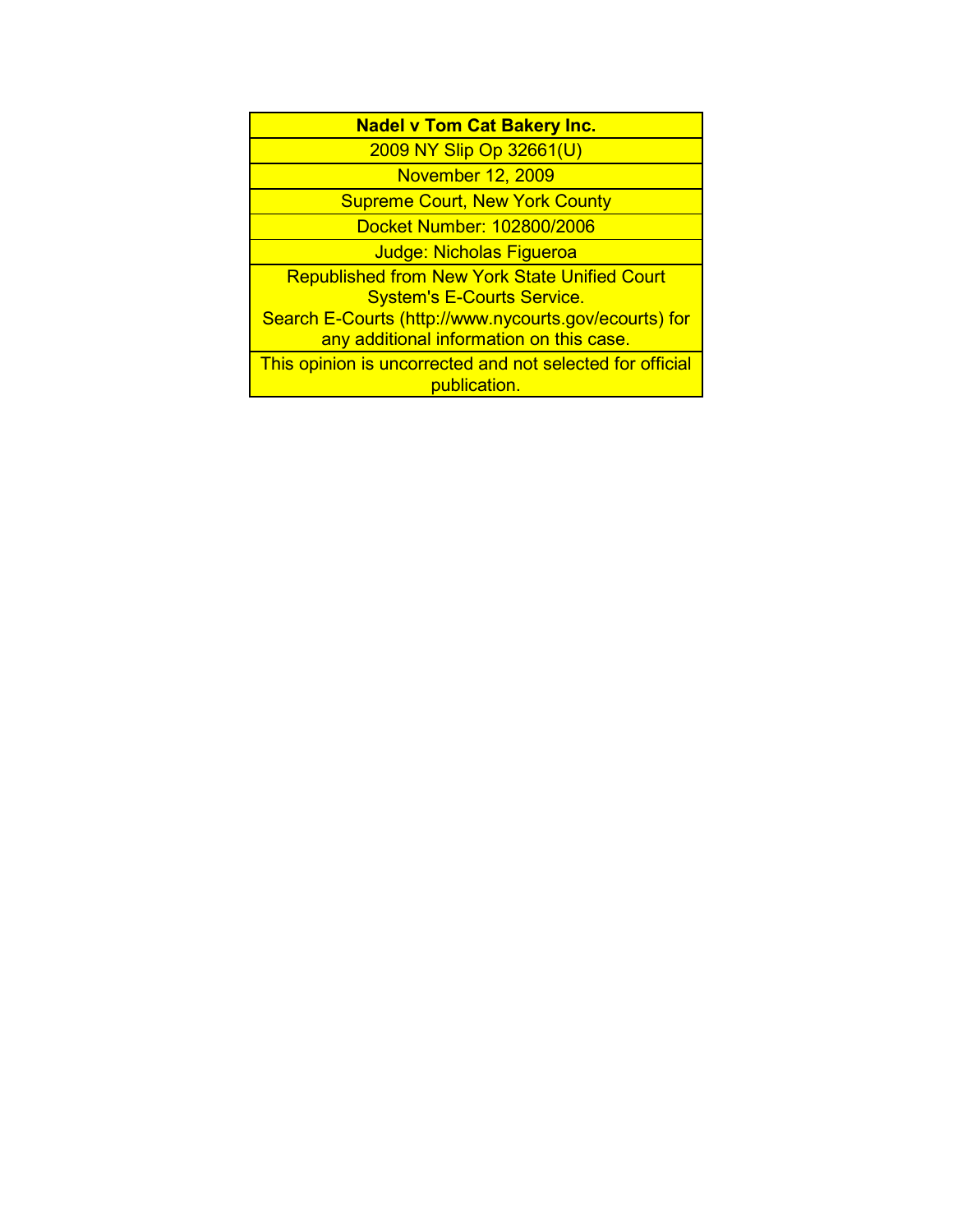## SUPREME COURT OF THE STATE OF NEW YORK - NEW YORK COUNTY

| Index Number: 102800/2006                                                                                                                                                                                                      |                                | PART $\mathcal{H}_{\alpha}$         |
|--------------------------------------------------------------------------------------------------------------------------------------------------------------------------------------------------------------------------------|--------------------------------|-------------------------------------|
|                                                                                                                                                                                                                                |                                |                                     |
| NADEL, ELIZABETH                                                                                                                                                                                                               | <b>INDEX NO.</b>               |                                     |
| vs.<br><b>TOM CAT BAKERY</b>                                                                                                                                                                                                   | <b>MOTION DATE</b>             |                                     |
|                                                                                                                                                                                                                                | <b>MOTION SEQ. NO.</b>         |                                     |
| Sequence Number: 002<br>ENFORCE/EXEC JUDGMENT OR ORDER                                                                                                                                                                         |                                |                                     |
|                                                                                                                                                                                                                                |                                | MOTION CAL. NO. ___________________ |
| and the state of the state of the state of the state of the state of the state of the state of the state of the                                                                                                                |                                |                                     |
|                                                                                                                                                                                                                                |                                | <b>PAPERS NUMBERED</b>              |
| Notice of Motion/ Order to Show Cause - Affidavits - Exhibits                                                                                                                                                                  |                                |                                     |
| Answering Affidavits - Exhibits [1994] [1994] The Manuscript Contract of the Manuscript Contract of the Manuscript Contract of the Manuscript Contract of the Manuscript Contract of the Manuscript Contract of the Manuscript |                                |                                     |
|                                                                                                                                                                                                                                |                                |                                     |
| Cross-Motion: <b>No</b> Yes X No                                                                                                                                                                                               |                                |                                     |
| Upon the foregoing papers, it is ordered that this motion<br>See ATTACHED Decision AND ORDER.                                                                                                                                  |                                |                                     |
|                                                                                                                                                                                                                                | NOV 16 2009<br>COUNTY NEW YORK | $\mathcal{L}$                       |

Check one: X FINAL DISPOSITION E NON-FINAL DISPOSITION Check if appropriate: **BECAUSE 10 NOT POST** 

SCANNED ON 11/16/2009<br>EXTERN<mark>ED</mark>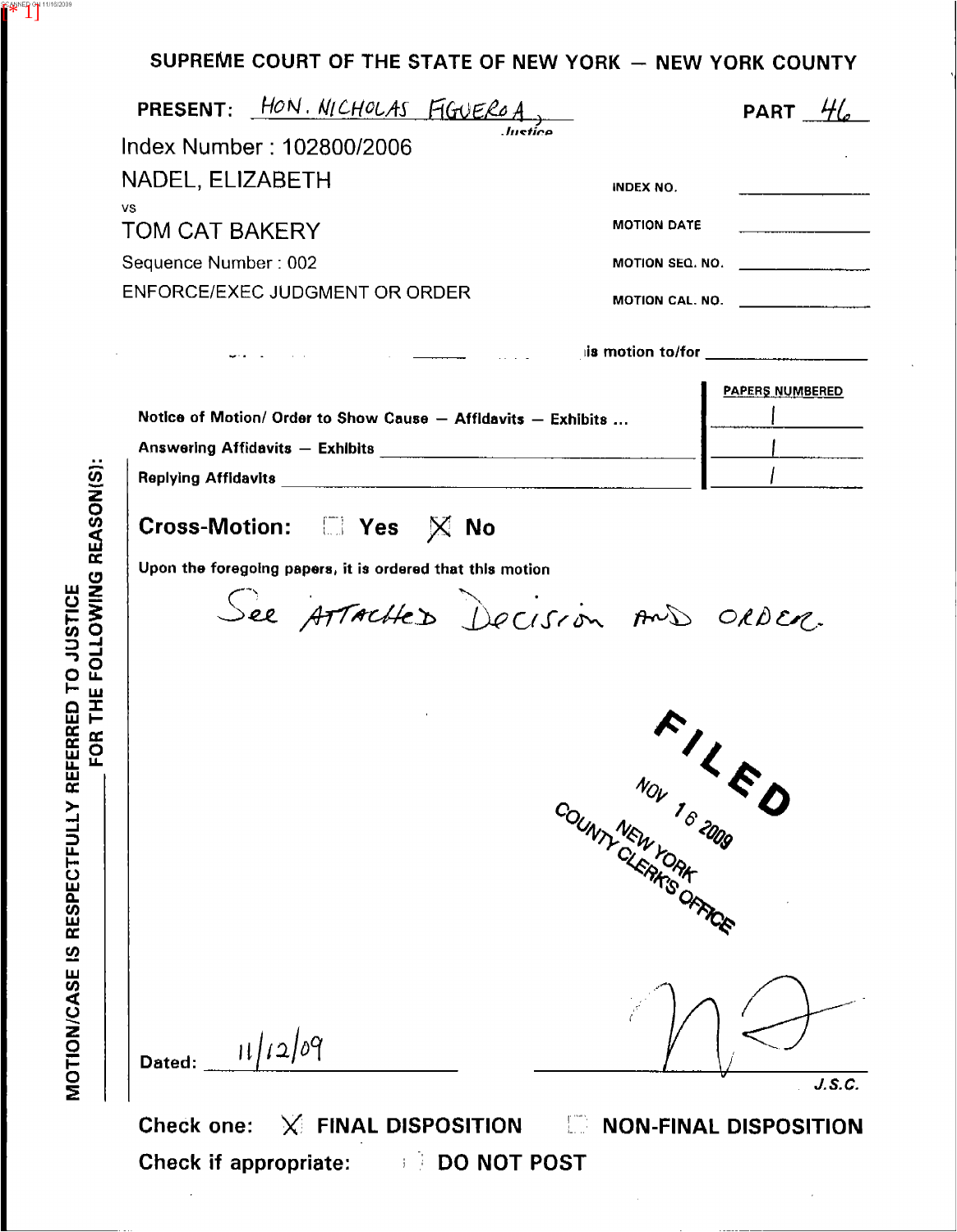## SUPREME COURT OF THE STATE OF NEW YORK **COUNTY OF NEW YORK**

## ELIZABETH NADEL,

Plaintiff,

- against -

Index No. 102800/06 **DECISION AND ORDER** 

TOM CAT BAKERY INC. and GLENN HALL,

Nicholas Figueroa, J.:

EXECUTE BAKERY INC. and GLENN HALL,<br>Defendants.<br> $M_{OV}$   $\frac{1}{6}$   $\frac{2000}{200}$ <br>Plaintiff moves to enforce a purported oral sorrying of her personal injury action, which was tried in this Part. The events that are central to this motion curred after the jury had retired to deliberate. The relevant facts are as follows.

On March 5, 2009, on the eve of trial, defense counsel offered a \$100,000 settlement. The offer was refused. On March 11<sup>th</sup>, after two days of testimony, defense counsel renewed her \$100,000 offer, but it was again rejected. On March 16<sup>th</sup>, following additional testimony, defense counsel once again offered \$100,000, but the offer was still refused. On the next day, after summations, defense counsel again renewed the  $$100,000$  offer, and plaintiff again rejected it. In mid-afternoon, after the jury had been charged and sent out to deliberate, plaintiff's counsel advised his adversary that plaintiff was uncertain as to whether to accept the \$100,000 offer. He added that she wanted to go to lunch to think about it. Defense counsel's affirmation in opposition to this motion recalls the following exchange between counsel:

> Shortly thereafter I again spoke to [plaintiff's counsel], in the presence of plaintiff, and stated, "It is my understanding that there is no settlement at this time. Is that correct?" And [he] said, "Yes." I then stated that the offer was still available, "at this moment, but that could change. If something changes while

 $[$ \* 2]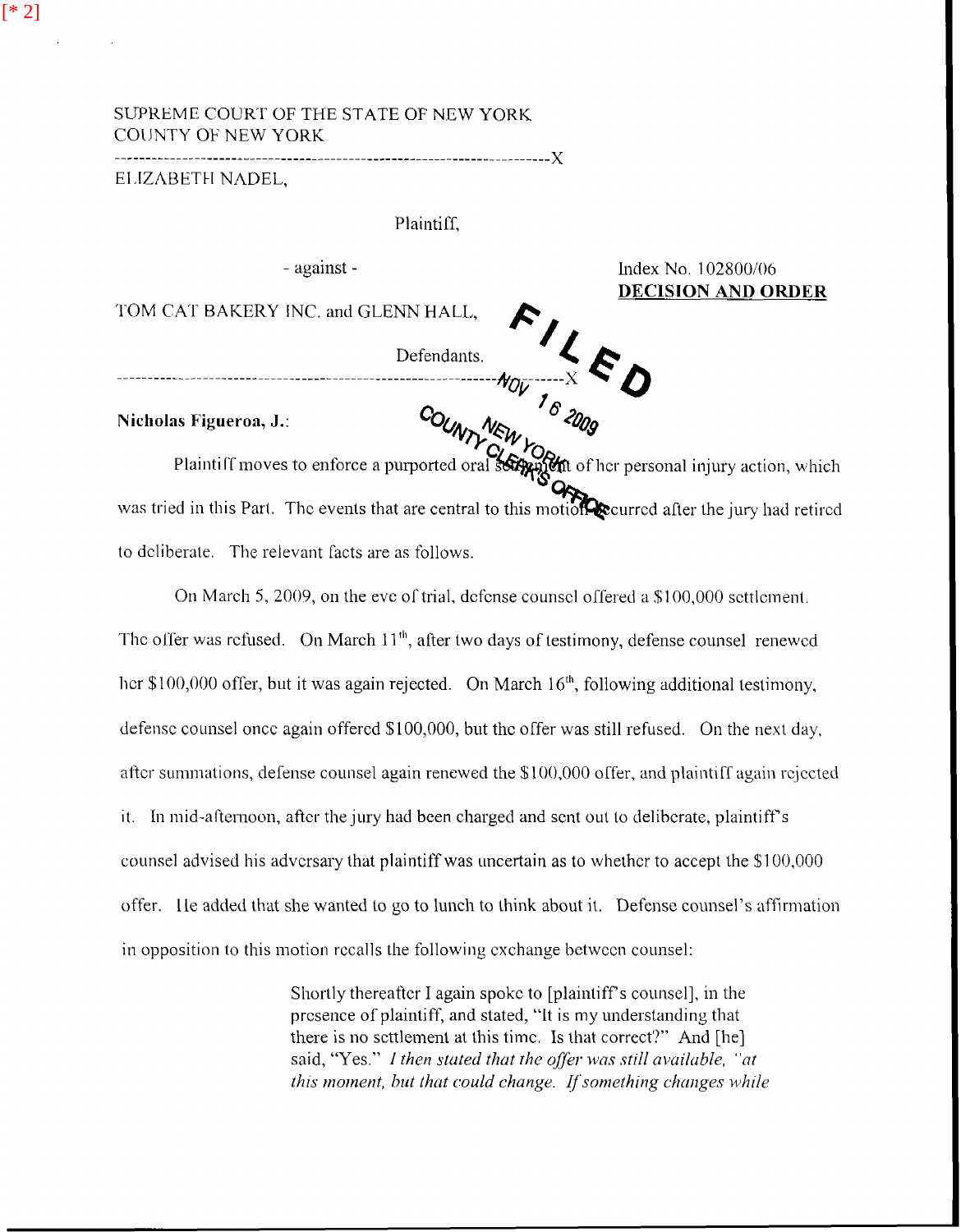*you are at lunch, I will call you." [He] then gave me his cell phone number....* At no time did I represent that the offer would remain open until plaintiff and her counsel returned from lunch. To the contrary, plaintiff and her counsel were clearly put on notice that the offer could be withdrawn at any time (emphasis added).

PlaintifYs counsel does not dispute the above account. Nor does he dispute his

adversary's recollection of the following developments less than an hour-later:

While plaintiff was at lunch, the jury continued deliberating. At approximately  $4:25$ , we were advised that the jury sent out a note. At no time prior to receiving the note, did plaintiff's counsel contact me to accept the offer. When the jury sent out a note, I spoke with my client and advised them ahout the note. 1 was instructed to withdraw the offer if the note indicated that the jury had reached a verdict. When [plaintiff's counsel] rcturned to the courtroom, I again advised him that if the jury's note indicated that the jury had reached a verdict, 1 was instructcd to take the verdict.

At this point, the court asked counsel to report on the status of their discussions.

The following is a portion of the colloquy that was put on the record:

[Defense counsel]: My understanding is that there's a note.... I was given an instruction that if the note is a verdict my client wants to take the verdict. [Plaintiff's counsel]: Well, can I ... consult with the clicnt?  $[The court]: Of course...$ [Plaintiffs counsel]: My client will take thc settlement. My client will take thc settlement.

As it happened, the jury's note reported that there was a verdict, and it was in favor of

defendant.

[\* 3]

Plaintiff's motion to enforce "the settlement" has generated considerable debate between

the parties as to whether such relief is available in view of the provisions of section 2104 of the

CPRL, which in relevant part provides that, "An agreement between the parties or their attorneys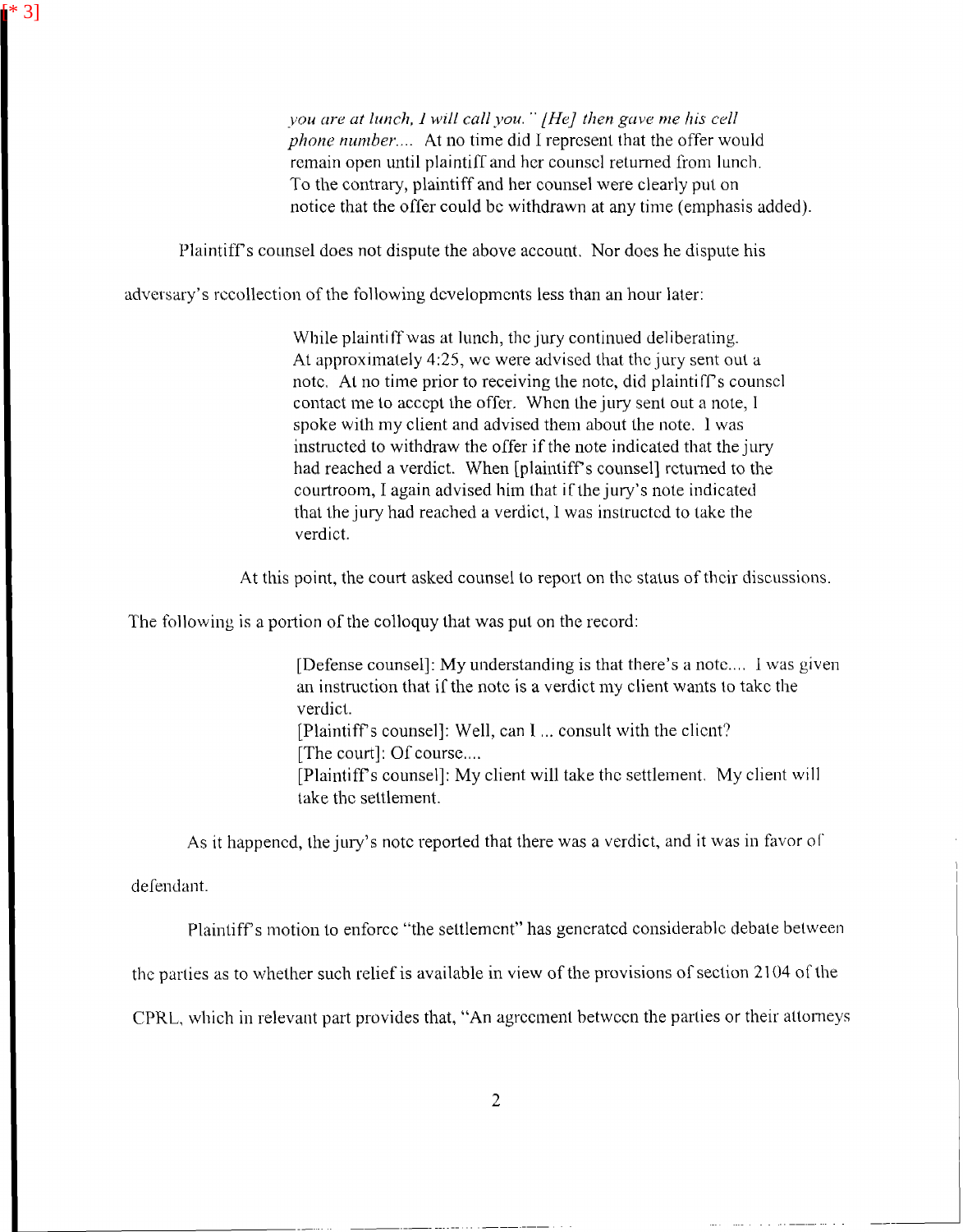relating to any matter in an action ... is not binding upon a party unless it is in a writing subscribed by him or his attorney or reduced to the form of an order and entered." Section 2104 is applicable to settlement agreements *(Klein v Mount Sinai Hosp.*, 61 NY2d 865, 866). Plaintiff asserts that, the statute notwithstanding, defendant is bound to a "settlement." Defendant for its part contends that, under section 2104, the absence of a signed writing is fatal to plaintiff's position on this motion.

[\* 4]

In truth, the fatal flaw in plaintiff's position is more basic than the parties'  $2104$  argument suggests. Plaintiff's problem is that there was no "agreement" to speak of. To be sure, there was an offer from defendant. During the above-quoted colloquy, clearly there were also words of acceptance from plaintiff. But when the words, "my client will take the settlement" wcre uttcrcd, it was too late for Ihem to be effectivc *(compare Briggs* **17** *Weeks,* 88 AD2d 943). By that time, defense counsel had made it clear to her adversary that her client's offer which she had earlier warned might be retracted - was now subject to a condition subsequent: if the jury had already come to a verdict, the offer was off the table. That condition overhung what was said during the colloquy, and it could not be simply ignored, as plaintiff's counsel proposed to do. Indeed, thc vcrdict that would mean all bels were off had alrcady been reached.

Nor for that matter could plaintiff have succeedcd on this motion if defendant's offer had been accepted prior to its retraction. Simply put, no such agreement was ever committed to a subscribed writing or memorialized by an open-court transcript. However many precedents plaintiff may cite for the proposition that literal compliance with section 2104 is not always hcccssary (see, e.g., Lowe *v Steinman*, 284 AD2d 506; Van Ness *v Rite-Aid of New York*, 129 AD2d 931; *Rhulen Agency, Inc. v Gramercy Brokerage, Inc.*, 106 AD2d 725; *Hansen v* 

3